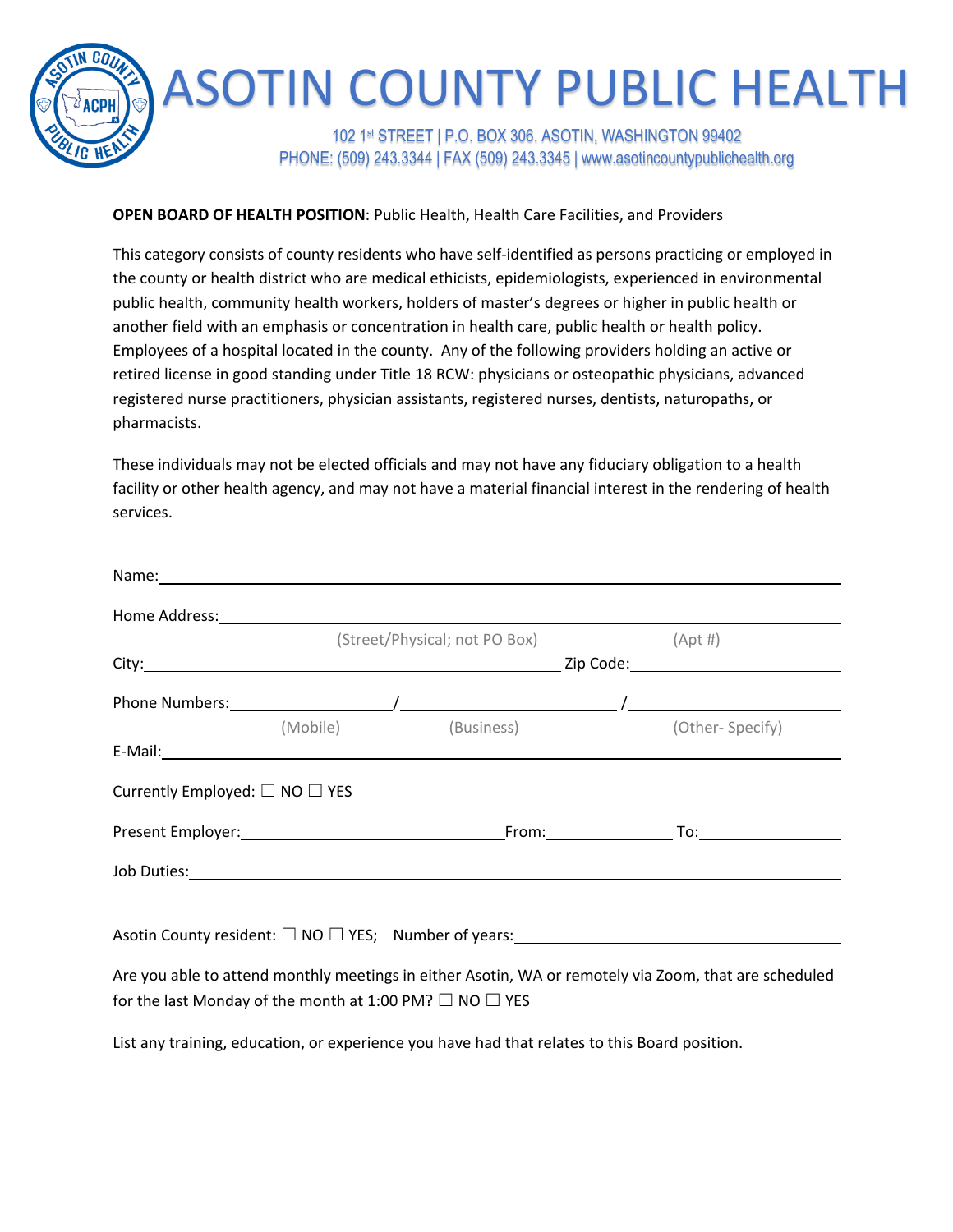Describe why you would be a valuable contributing member of the Asotin County Board of Health.

| What specifically do you bring to this Board and how does it contribute to the overall function of the |  |
|--------------------------------------------------------------------------------------------------------|--|
| Board?                                                                                                 |  |

Tell us about volunteer time or community activities you have been a part of that relate to Public Health.

Have you ever served on any other Board or Commission?  $\Box$  NO  $\Box$  YES

If "yes", please list the name of the board or commission, the location, and the dates you served:

| Please list 3 people who can tell us more about how you would be a good fit for this Board position: |  |  |  |
|------------------------------------------------------------------------------------------------------|--|--|--|
| Reference #1                                                                                         |  |  |  |
|                                                                                                      |  |  |  |
|                                                                                                      |  |  |  |
| <b>Reference #2</b>                                                                                  |  |  |  |
|                                                                                                      |  |  |  |
|                                                                                                      |  |  |  |
| <b>Reference #3</b>                                                                                  |  |  |  |
|                                                                                                      |  |  |  |
|                                                                                                      |  |  |  |
|                                                                                                      |  |  |  |